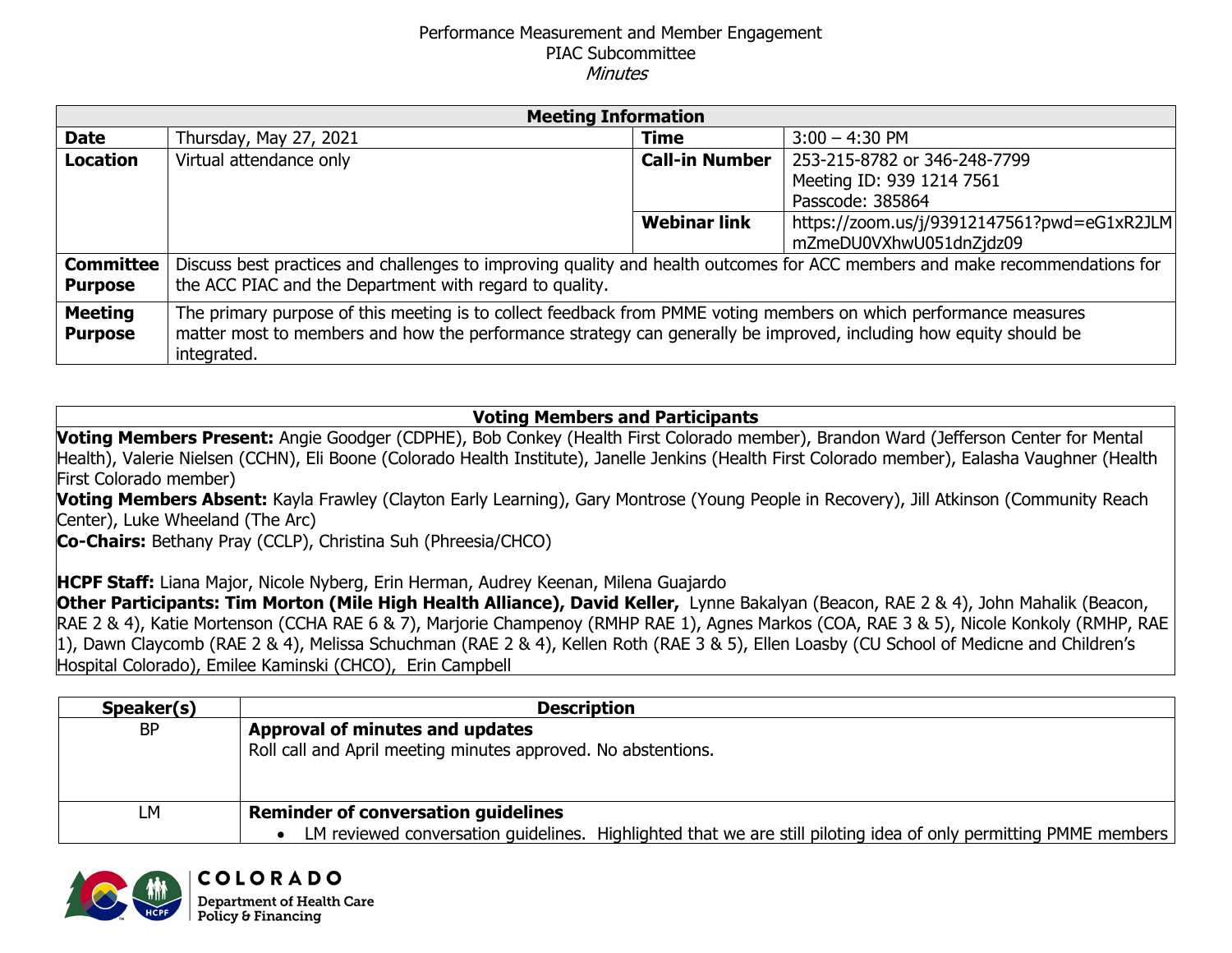|       | and Medicaid members to speak. The remaining participants can type their questions and comments in the chat<br>box and use the public comment period at the end of the meeting.<br>Two specific suggestions for today's conversation: Keep it high level and not get buried in the details.<br>RAEs, you are welcome to join conversation as needed but the focus is to prioritize community members since<br>RAEs will have a separate forum next week to provide feedback.<br><b>Updates</b><br>The June PMME meeting will be spent with the DU students reporting their findings on depression and mental<br>health equity<br>Reminder that the HCPF Public reporting website is up. Feel free to check it and send any feedback regarding ease<br>of use and comments.<br>Starting in July recruitment for new PMME members will begin. These members will start in October. Looking to<br>add about 6 Health First Colorado members so the group membership split is more 50/50 which would increase                                                                                                                                                                                                                                                                                                                                                                                                                                                                                                                                                                                                                                                                                                                                                                                                                                                                                                                                                                                                                                                                                                                                                                                                                                                                                                                                                                                                                                                                                                                                                                                                            |
|-------|----------------------------------------------------------------------------------------------------------------------------------------------------------------------------------------------------------------------------------------------------------------------------------------------------------------------------------------------------------------------------------------------------------------------------------------------------------------------------------------------------------------------------------------------------------------------------------------------------------------------------------------------------------------------------------------------------------------------------------------------------------------------------------------------------------------------------------------------------------------------------------------------------------------------------------------------------------------------------------------------------------------------------------------------------------------------------------------------------------------------------------------------------------------------------------------------------------------------------------------------------------------------------------------------------------------------------------------------------------------------------------------------------------------------------------------------------------------------------------------------------------------------------------------------------------------------------------------------------------------------------------------------------------------------------------------------------------------------------------------------------------------------------------------------------------------------------------------------------------------------------------------------------------------------------------------------------------------------------------------------------------------------------------------------------------------------------------------------------------------------------------------------------------------------------------------------------------------------------------------------------------------------------------------------------------------------------------------------------------------------------------------------------------------------------------------------------------------------------------------------------------------------------------------------------------------------------------------------------------------------|
| BP/LM | the group to about 19-20 people.<br>Discussion and feedback to improve the Department's performance strategy<br>LM introduced Nicole Nyberg from HCPF and Erin Campbell are on the call. Erin is a consultant with Bailit that<br>helps states develop measures to improve healthcare quality and reduce costs. She is helping the Department<br>develop a strategy around these measures.<br>The Department currently has about 20 performance measures that are tied into incentive dollars. The goal of<br>performance work is to improve the overall health of Medicaid members on a population level and to improve<br>access to care and system coordination. The state is a few years into using these measures and is now trying to<br>assess how these measures are achieving our objectives and how to improve our strategy. We want to explore if<br>there are other things we should be measuring, or do we have too many measures, for instance. The Department<br>is taking a comprehensive look at this all.<br>Several measure changes will take place July 2021, but the majority will be implemented July 2022, which allows<br>time for PMME's buy-in and feedback. LM provided an overview of the reasons to make changes now. Of the 20<br>measures many of them are home grown, meaning they aren't national standardized measures so we can't<br>compare Colorado data to other states and they're not validated. Other states do not have as many homegrown<br>measures as Colorado. In addition, some measures do not have high data quality which makes it challenging to<br>accurate measure what we intend to. Another goal is to reduce the total number of measures. Additional reasons<br>to make changes to the measures include strengthening alignment, incorporating health equity principles and<br>goals, and enhancing public transparency and public accountability.<br>BP commented that it will be nice to be able to compare Colorado to other states. There was agreement on this<br>statement. However, it's also nice to have specific state or local measures.<br>The Department walked through the Proposed Measure Change spreadsheet and discussed all the proposed<br>measure changes as well as a high level of the CMS Core Measures and why we'll be moving to more of those.<br>On CMS Core Measures, will the state be required to report out the entire set? Yes, the state will be required to<br>report on all the pediatric measures and the adult behavioral health measures, but we have flexibility to decide<br>which are tied to incentive payments. |
|       | BP led the group through a series of discussion questions                                                                                                                                                                                                                                                                                                                                                                                                                                                                                                                                                                                                                                                                                                                                                                                                                                                                                                                                                                                                                                                                                                                                                                                                                                                                                                                                                                                                                                                                                                                                                                                                                                                                                                                                                                                                                                                                                                                                                                                                                                                                                                                                                                                                                                                                                                                                                                                                                                                                                                                                                            |

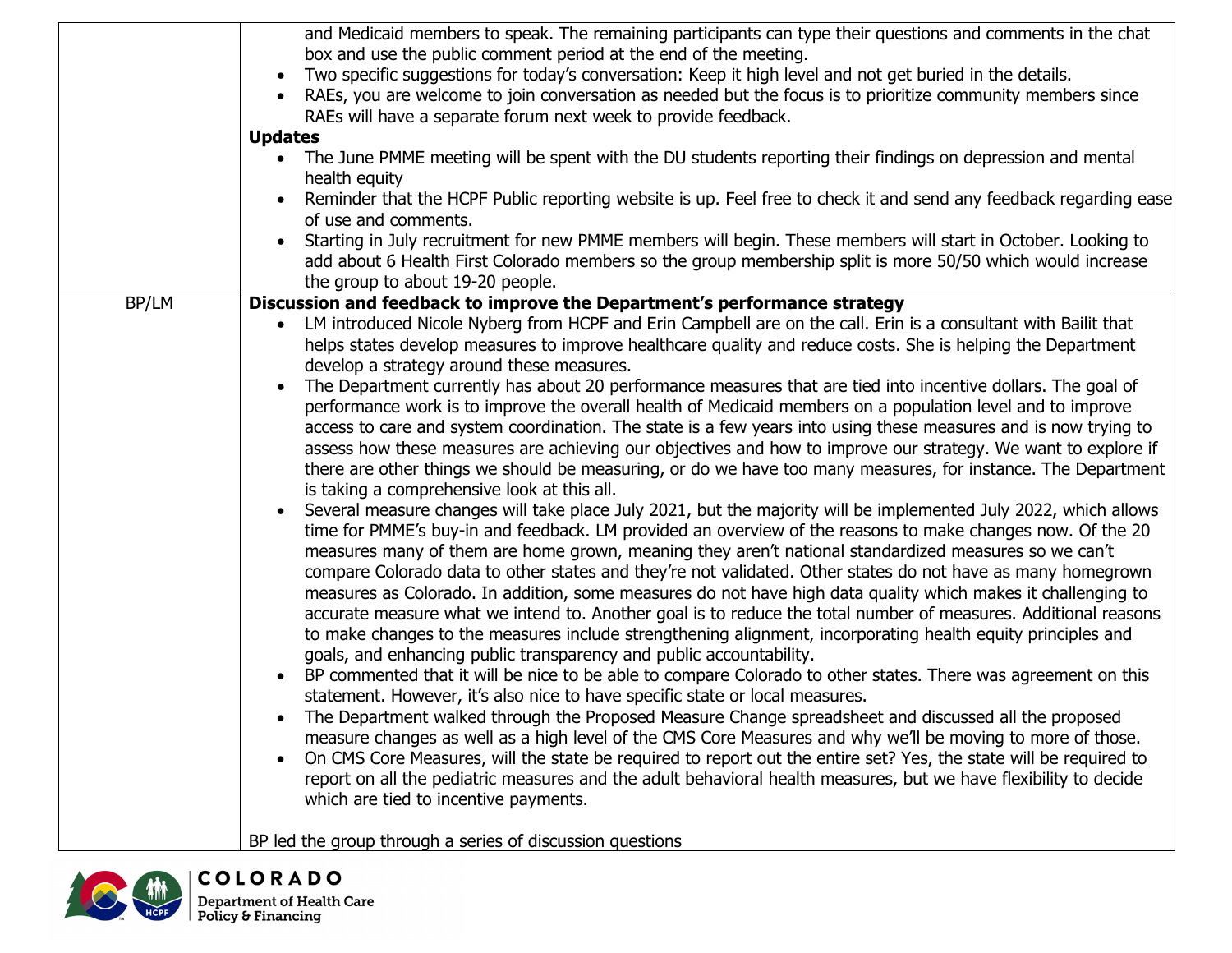|                        | Discussion Question: Which measures are most meaningful to members?<br>Members mentioned: Preventive care, pediatric measures, and behavioral health                                                                                                                                                                                                                                                                                                                                                                                                                                                                                                                                                                                                                                                                                                                                                                                                                                                                                                                                                                                                                                                                                                                                                                                                                                                                                                                                                                                                                                                                                                 |
|------------------------|------------------------------------------------------------------------------------------------------------------------------------------------------------------------------------------------------------------------------------------------------------------------------------------------------------------------------------------------------------------------------------------------------------------------------------------------------------------------------------------------------------------------------------------------------------------------------------------------------------------------------------------------------------------------------------------------------------------------------------------------------------------------------------------------------------------------------------------------------------------------------------------------------------------------------------------------------------------------------------------------------------------------------------------------------------------------------------------------------------------------------------------------------------------------------------------------------------------------------------------------------------------------------------------------------------------------------------------------------------------------------------------------------------------------------------------------------------------------------------------------------------------------------------------------------------------------------------------------------------------------------------------------------|
|                        | Discussion Question: Do you feel that these measures are the right ones, are there other ones, are these measures<br>meeting our goals?<br>• LM reiterated we don't have a ton of pediatric measures. She asked the group if there are there sub populations<br>we want measured?<br>One PMME member said it's hard to answer these questions at this time. It is hard to understand the impact.<br>Others agreed. For example, we are currently counting how many kids come in for checkups, but how do we know<br>if the goals of the visit are actually accomplished. We need to be more vigorous in asking members if they got<br>what they wanted from the visit.<br>The premature birth rate is important because it's a good measure to assess how we are doing in taking care of<br>pregnant members. But this is also a hard measure for the RAEs to impact. BP elaborated that the premature birth<br>rate is an outcome measure which is the direction the department would like to move.<br>Maintaining health doesn't seem to really be captured in these measures. Where can we go with this?<br>The concept of screening was suggested; for example, screening for depression. Or, another concrete measure is<br>for individuals who are eligible but not enrolled in SNAP. Could we build a measure around that? BP agreed<br>reducing the eligible but not enrolled population would be a good measure. LM shared that the department is<br>struggling to get member level SNAP data. BP and LM thought another option is to use WIC as a separate<br>measure.                                                                     |
| $\bullet$<br>$\bullet$ | Discussion Question: What aren't we measuring that we should?<br>If CMS is going to release and mandate some standards at the same time Colorado wants to change/reduce these,<br>$\bullet$<br>are we just going to have to change again in a few years? Not sure we want to remove any of these current<br>measures and if they are all going to go away, should we just align our measures with CMS? NN clarified that our<br>intention is not to take all the CMS measures and make them tied to incentives for the RAEs. In addition, just<br>because CMS is requiring some measures, doesn't mean that Colorado can't measure other things. We want<br>measures that are important to our members.<br>It was mentioned that CMS will likely let states add on to the basic set of measures. Looking at these KPIs and this<br>list, it is fairly in line with CMS's focus. Diabetes, COPD, maternal care, and contraceptives are all in line with CMS's<br>area of focus since these are high need areas on a national level.<br>It's not ideal to wait until 2024 since Colorado has always been on the leading edge for coverage for Medicaid<br>members. NN shared a link to the CMS Core Measures in the chat. If you go into that link you can see what the<br>CMS core measures are today, and these measures shouldn't change considerably.<br>Are there any post-partum substance abuse measures? LM said that this group has discussed this idea previously<br>but more so for depression screening. BP shared that in the past, some RAEs had suggested that this could be<br>sensitive issue post-partum due to mandatory reporting. |
|                        | Social determinants of health                                                                                                                                                                                                                                                                                                                                                                                                                                                                                                                                                                                                                                                                                                                                                                                                                                                                                                                                                                                                                                                                                                                                                                                                                                                                                                                                                                                                                                                                                                                                                                                                                        |

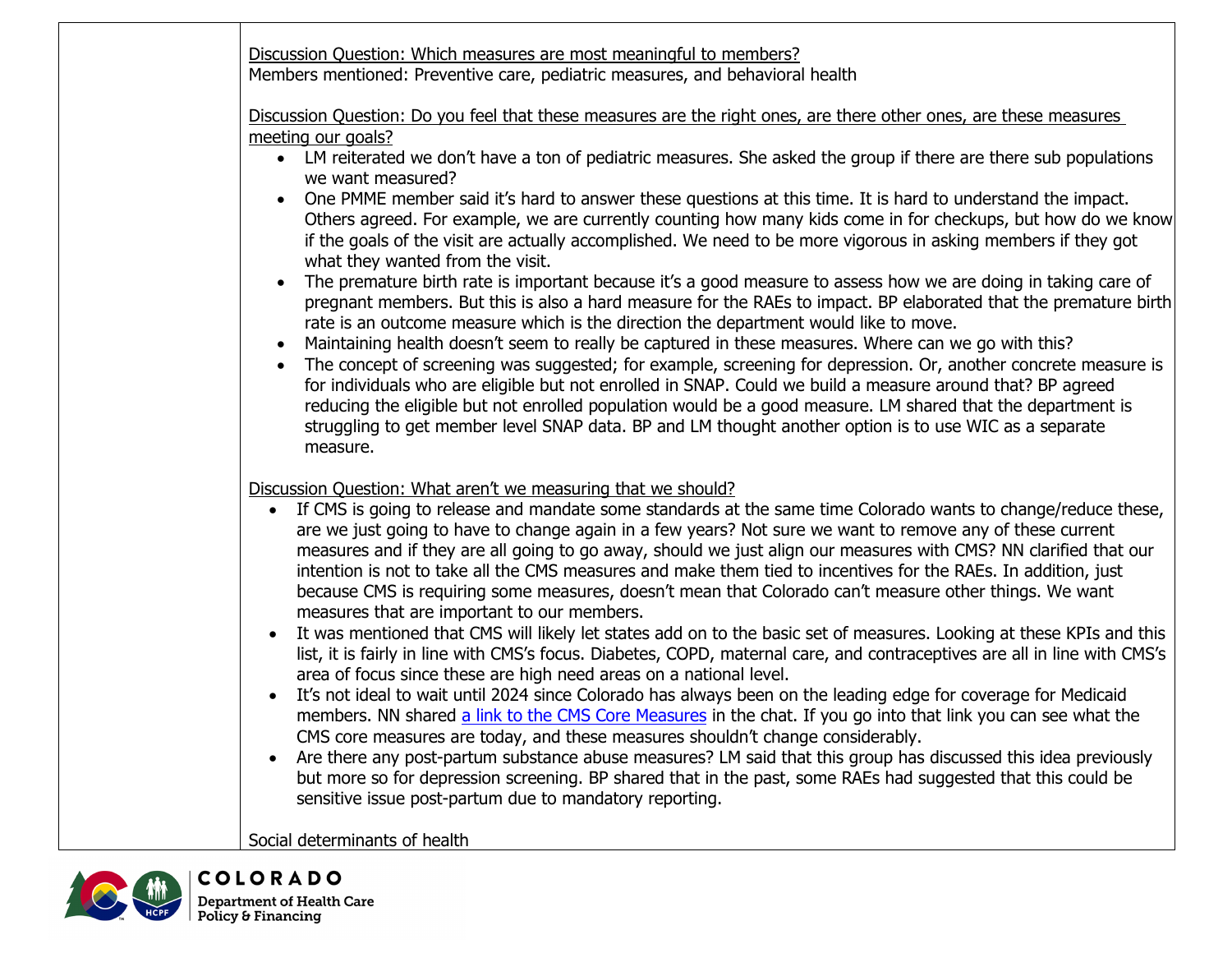| $\bullet$<br>$\bullet$ | Discussion Question: How would you like to see health equity incorporated into a performance strategy?<br>BP shared an idea: What if we make a measure that is specific to a specific population such as populations where<br>there is a known disparity. For example, the RAEs utilize PIPs that are very focused to specific groups.<br>LM clarified that proposed measure changes at this time do not have an equity focus. The Department will be<br>disaggregating performance measures by race/ethnicity, language, and disability, but there are no set equity<br>measures at this time. This would be a ripe area for PMME research and feedback.<br>Could there be different measures for different parts of the state or do they have to be statewide? It's possible to<br>do either. The Department is open to these ideas.<br>Another possibility is taking a performance measure and making half of the payment reliant on reduce disparities<br>for specific subgroups.<br>On what topics might equity measures focus? Behavioral health was raised. JJ stated she would like the focus to<br>be on access to behavioral health. But there shouldn't necessarily be a focus on populations as it is hard for<br>anyone to access behavioral health. A person in crisis may not be able to access a provider. BP agreed that it is so<br>hard to get an appt and a follow up. But that issue hasn't been heard from the Department, so what other<br>assessment can be done to understand and assess that gap?<br>BP asked do we need start collecting data to understand how long people are waiting for an appt and follow up.<br>Most RAEs have a risk sharing metric that is tied to access. It's likely there is a decent amount of data regarding<br>their level of access. There are financial contracts within this metric so there is a baseline that we could work with.<br>There's agreement and mention that there are multiple data points from the community health level.<br>A disproportionate number of women of color are not diagnosed with postpartum depression. If we look at the<br>numbers, we can look at the communities and the numbers to go from there.<br>It is the Department's goal to break out the metrics by race/ethnicity, language, and eventually disability. It's not<br>ready yet but a first step could be to look at the disparities for what we already measure. However, if you have a<br>metric that you are really working on in your organization, that would be nice to know since we're likely missing<br>important measures. |
|------------------------|----------------------------------------------------------------------------------------------------------------------------------------------------------------------------------------------------------------------------------------------------------------------------------------------------------------------------------------------------------------------------------------------------------------------------------------------------------------------------------------------------------------------------------------------------------------------------------------------------------------------------------------------------------------------------------------------------------------------------------------------------------------------------------------------------------------------------------------------------------------------------------------------------------------------------------------------------------------------------------------------------------------------------------------------------------------------------------------------------------------------------------------------------------------------------------------------------------------------------------------------------------------------------------------------------------------------------------------------------------------------------------------------------------------------------------------------------------------------------------------------------------------------------------------------------------------------------------------------------------------------------------------------------------------------------------------------------------------------------------------------------------------------------------------------------------------------------------------------------------------------------------------------------------------------------------------------------------------------------------------------------------------------------------------------------------------------------------------------------------------------------------------------------------------------------------------------------------------------------------------------------------------------------------------------------------------------------------------------------------------------------------------------------------------------------------------------------------------------------------------------------------------------------------------------------------------------------------------------|
|                        | The challenge of what can you measure and what data points you have really limits the questions you can ask.                                                                                                                                                                                                                                                                                                                                                                                                                                                                                                                                                                                                                                                                                                                                                                                                                                                                                                                                                                                                                                                                                                                                                                                                                                                                                                                                                                                                                                                                                                                                                                                                                                                                                                                                                                                                                                                                                                                                                                                                                                                                                                                                                                                                                                                                                                                                                                                                                                                                                 |
|                        | Discussion Question: As the Department is making these changes, are there specific ways this sub-committee can                                                                                                                                                                                                                                                                                                                                                                                                                                                                                                                                                                                                                                                                                                                                                                                                                                                                                                                                                                                                                                                                                                                                                                                                                                                                                                                                                                                                                                                                                                                                                                                                                                                                                                                                                                                                                                                                                                                                                                                                                                                                                                                                                                                                                                                                                                                                                                                                                                                                               |
| engage?                | • Do we want to take on 1-2 measures per year as we did with the behavioral health measure? BW agreed that is a<br>productive use of time. Reviewing many measures can be less productive whereas taking a few and diving in<br>helps to understand the measure more fully.                                                                                                                                                                                                                                                                                                                                                                                                                                                                                                                                                                                                                                                                                                                                                                                                                                                                                                                                                                                                                                                                                                                                                                                                                                                                                                                                                                                                                                                                                                                                                                                                                                                                                                                                                                                                                                                                                                                                                                                                                                                                                                                                                                                                                                                                                                                  |
|                        | • CS shared that her ideal would be to review all the data, find a particular interest area based on the data, and<br>then explore and understand what is really happening from a performance perspective.                                                                                                                                                                                                                                                                                                                                                                                                                                                                                                                                                                                                                                                                                                                                                                                                                                                                                                                                                                                                                                                                                                                                                                                                                                                                                                                                                                                                                                                                                                                                                                                                                                                                                                                                                                                                                                                                                                                                                                                                                                                                                                                                                                                                                                                                                                                                                                                   |
|                        | BW reiterated that if the group does this then they can use the data to inform decisions. It was proposed that<br>deep diving on fewer issues could provide more immediate feedback to RAEs/stakeholders.                                                                                                                                                                                                                                                                                                                                                                                                                                                                                                                                                                                                                                                                                                                                                                                                                                                                                                                                                                                                                                                                                                                                                                                                                                                                                                                                                                                                                                                                                                                                                                                                                                                                                                                                                                                                                                                                                                                                                                                                                                                                                                                                                                                                                                                                                                                                                                                    |
|                        | Looking directly at the data is really the best way to highlight problems. The group generally agreed that taking a<br>small group of measures to look at closely was preferable to tackling all the measures.                                                                                                                                                                                                                                                                                                                                                                                                                                                                                                                                                                                                                                                                                                                                                                                                                                                                                                                                                                                                                                                                                                                                                                                                                                                                                                                                                                                                                                                                                                                                                                                                                                                                                                                                                                                                                                                                                                                                                                                                                                                                                                                                                                                                                                                                                                                                                                               |
|                        | LM said that timelines for new measures will need to be discussed internally at the Department but generally a                                                                                                                                                                                                                                                                                                                                                                                                                                                                                                                                                                                                                                                                                                                                                                                                                                                                                                                                                                                                                                                                                                                                                                                                                                                                                                                                                                                                                                                                                                                                                                                                                                                                                                                                                                                                                                                                                                                                                                                                                                                                                                                                                                                                                                                                                                                                                                                                                                                                               |